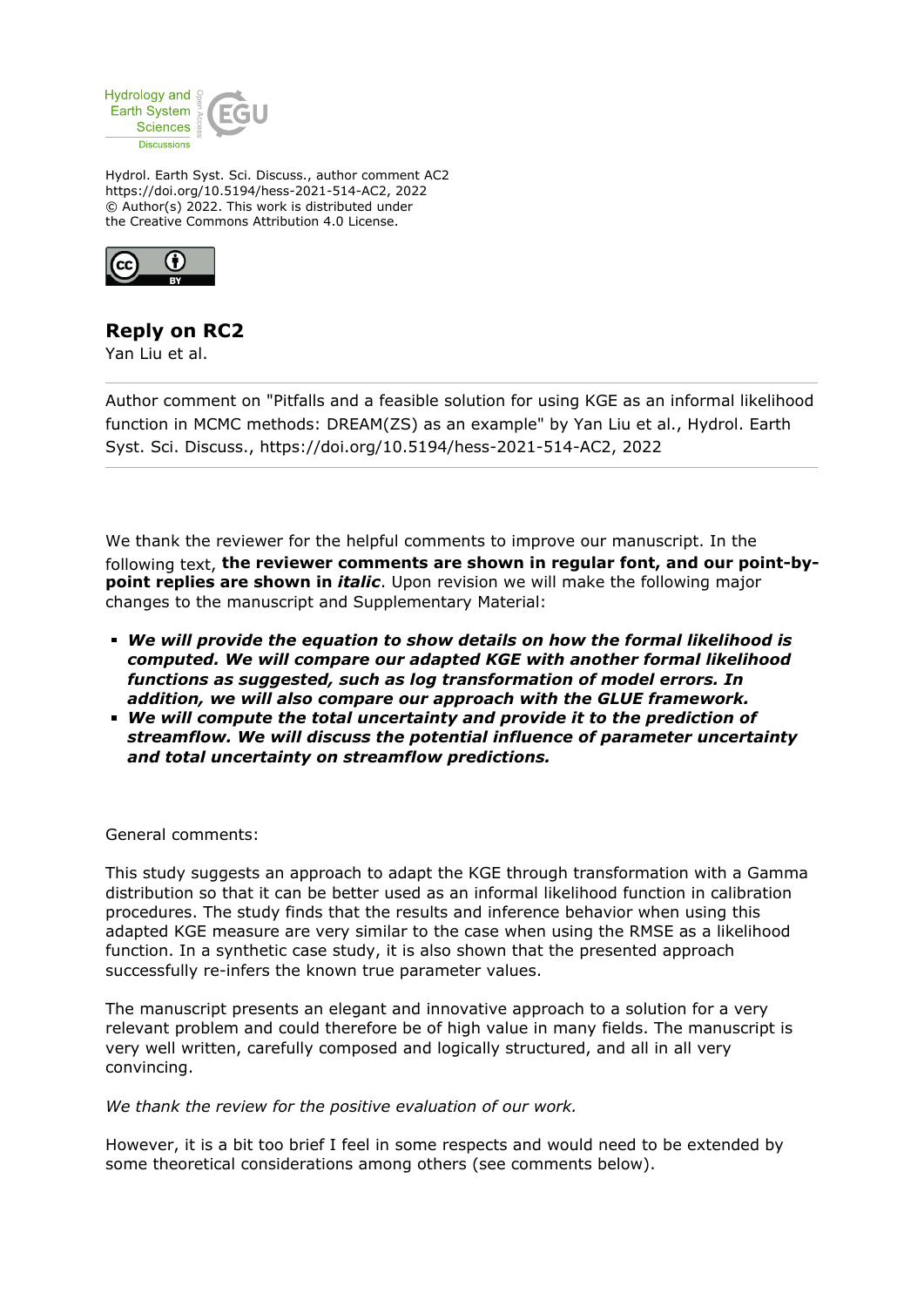## Major comments:

It is not clear to me what the "formal likelihood function" is in this case. The authors say that it is the RMSE, but it would be useful to show an equation that explicitly states which assumptions w.r.t. distribution type (I assume the normal distribution) and standard deviation this corresponds to. For example, something along the lines of: using the RMSE is equivalent to assuming independently normally distributed errors at each time step in a formal Bayesian inference approach and assuming that the standard deviation is equal to a certain (which?) value at each time step, ideally including the full equation. As is mentioned by the authors, the RMSE is very sensitive to large flows and would not be a typical measure used in formal likelihood approaches in my opinion. There are assumptions that usually work better, such as a standard deviation that is proportional to the predicted streamflow, for example. For a comprehensive overview of the different assumptions on the standard deviation of the residual error (and associate transformations) in formal likelihood approaches, see for example McInerny et al. (2017). In my view, it would make more sense to use one of their suggested approaches as the "formal" approach in this study.

*Response: We will provide details of the equation on how the formal likelihood function used in DREAM(ZS). Thank you for the very nice reference discussing different error models. As discussed by McInerney, et al. (2017), there is no perfect error model that fits for all catchments and simultaneously optimize all performance metrics (such as for both low flow and high flow). The standard error model assuming Gaussian distribution with zero mean and constant variance is widely used, we therefore compared our adapted KGE to it. But to show the robustness of the adapted KGE, we will add a comparison with one of our case studies using another formal likelihood function, such as the log transformation of model errors, which is also discussed and suggested for perennial catchments in McInerney, et al. (2017). We will also compare our approach with the GLUE framework suggested in the major comment 4 of Reviewer #1.*

On a related note, the standard deviation of the additive error in formal likelihood approaches is an important parameter that needs to be used in prediction as well. The authors infer the posterior parameter distributions of the model parameters and then use these posteriors for prediction. This is fine if only parametric uncertainty is relevant, but by this, they completely neglect all other sources of uncertainty. The residual uncertainty (i.e., additive error) is very important since it represents the lumped effect of the input uncertainties, model structural uncertainties and observational uncertainties (present here at least in case study 3 as mentioned by the authors). The neglection of all these uncertainties is also the reason for the very narrow distribution of the performance metrics in prediction (Fig. 7 and 9). If actual streamflow predictions including error bands were shown, we would probably see that the observations are not covered at all by the error bands, which is a serious shortcoming if we are interested in reliable predictions.

*Response: Thank you for the suggestion. In the current manuscript, we only show the uncertainty caused by parameter. In revision, we will add the other uncertainty to the prediction and discuss the influence of the parameter uncertainty and total uncertainty on streamflow predictions.*

## Technical comments:

Line 44: It is not clear to me what you mean by "they can mimic the weight to small improvements in NSE".

*Response: It means the small improvement in NSE can also be identified and leads to the*